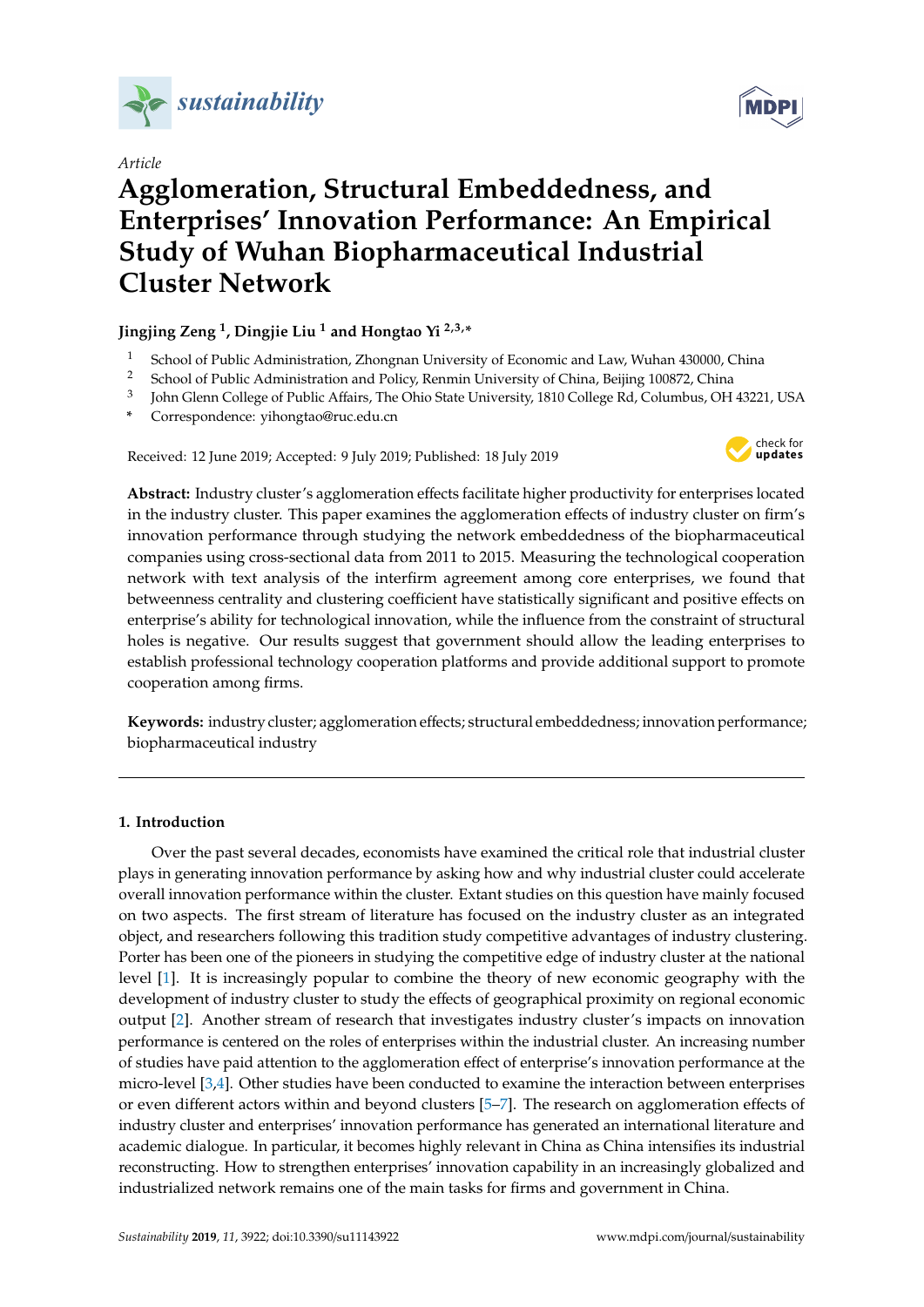As a representative high-tech industry, the biopharmaceutical industry demonstrates features of agglomeration in technology and capital. Under the market economy with Chinese characteristics, biomedical industrial parks of different sizes have nurtured during the past ten years. Influenced by policy guidance and industry planning by local governments, biopharmaceutical industry has taken off rapidly. Examples include Zhangjiang Park of Shanghai and Optical Valley Park of Wuhan, both of which have begun to generate agglomeration effect. With more frequent joint technology R&D and industry–university–research cooperation, biomedicine enterprises developed close and reciprocal cooperation relationships, through signing technological collaboration contracts between and among biomedicine enterprises, universities, and research institutions. Whether this microcontract cooperative mechanism has promoted innovation performance of biomedicine enterprises has significant practical implications for these enterprises. An equal and reciprocal cooperative contract will likely lead to quality cooperation, and induce more technology sharing and spatial agglomeration of enterprises. Therefore, we analyze whether the agglomeration effects of biomedicine industry have produced impacts on innovation performance. The practical implications of this study are to inform enterprises of the technological development patterns and to facilitate evidence-based policy making on science and technology policy.

This study presents a novel perspective to the study of local industrial cluster in the following ways. First, we collected unique network data on Wuhan Biopharmaceutical Industrial Cluster Network, which was one of the first in the literature to focus on industrial innovation in central China region. Second, we are able to predict corporate innovation performance with network indicators, as informed by social capital theories. This study helps build a bridge between social science theories and innovation research.

The next section focuses on the technological connections among the enterprises in the industry cluster network. Then we discuss inherent logic connections among market transactions, agglomeration effects and innovation performance, based on which we formulate hypotheses that agglomeration effect measured by structure embeddedness of the core enterprises would promote firms' technological innovation ability and economic performance. We then collect data from various sources, including websites of these enterprises, the Patent Star (China's official patent website) and CNKI (China National Knowledge Infrastructure). After coding these data, we run social network analysis to measure the scale of cluster's agglomeration effects. Then two empirical models are estimated to test the hypotheses and examine subnetwork structures. The results showed that betweenness centrality and clustering coefficient are positively related to enterprises' technological innovation capability, while structural holes produce negative impacts. We conclude with policy implications that professional platforms should be established by core enterprises, and that government should provide a supportive environment to promote close cooperation among enterprises.

#### **2. Literature Review**

With interdependent enterprises, science and research institutions, intermediary organizations and consumers, industry cluster takes the shape of a closely connected network, which leads to agglomeration effects [\[8\]](#page-13-1). Agglomeration effects of industry cluster presents a process of knowledge and information disseminating, human resource sharing, cooperative and compatible matchmaking among different enterprises. This leads to an external economy for enterprises to acquire higher productivity [\[9\]](#page-13-2). Enterprises' connection degree in industry cluster network can be measured by the degree of spillover in network resources and the strength of embeddedness in network structure.

The spillover of resources, including knowledge, information, personnel, capital, and technology in and between clusters, has become an emerging research topic [\[10](#page-13-3)[,11\]](#page-13-4). Knowledge spillover was particularly emphasized by Powell [\[10\]](#page-13-3) and Simona [\[12\]](#page-13-5). Knowledge connections were further divided into component knowledge and architectural knowledge to study their differentiated effects on cluster knowledge spillover and competitive edge [\[13\]](#page-13-6). Financial transaction network among film businesses in Potsdam, Germany was examined [\[14\]](#page-13-7). Formal and informal managerial connections between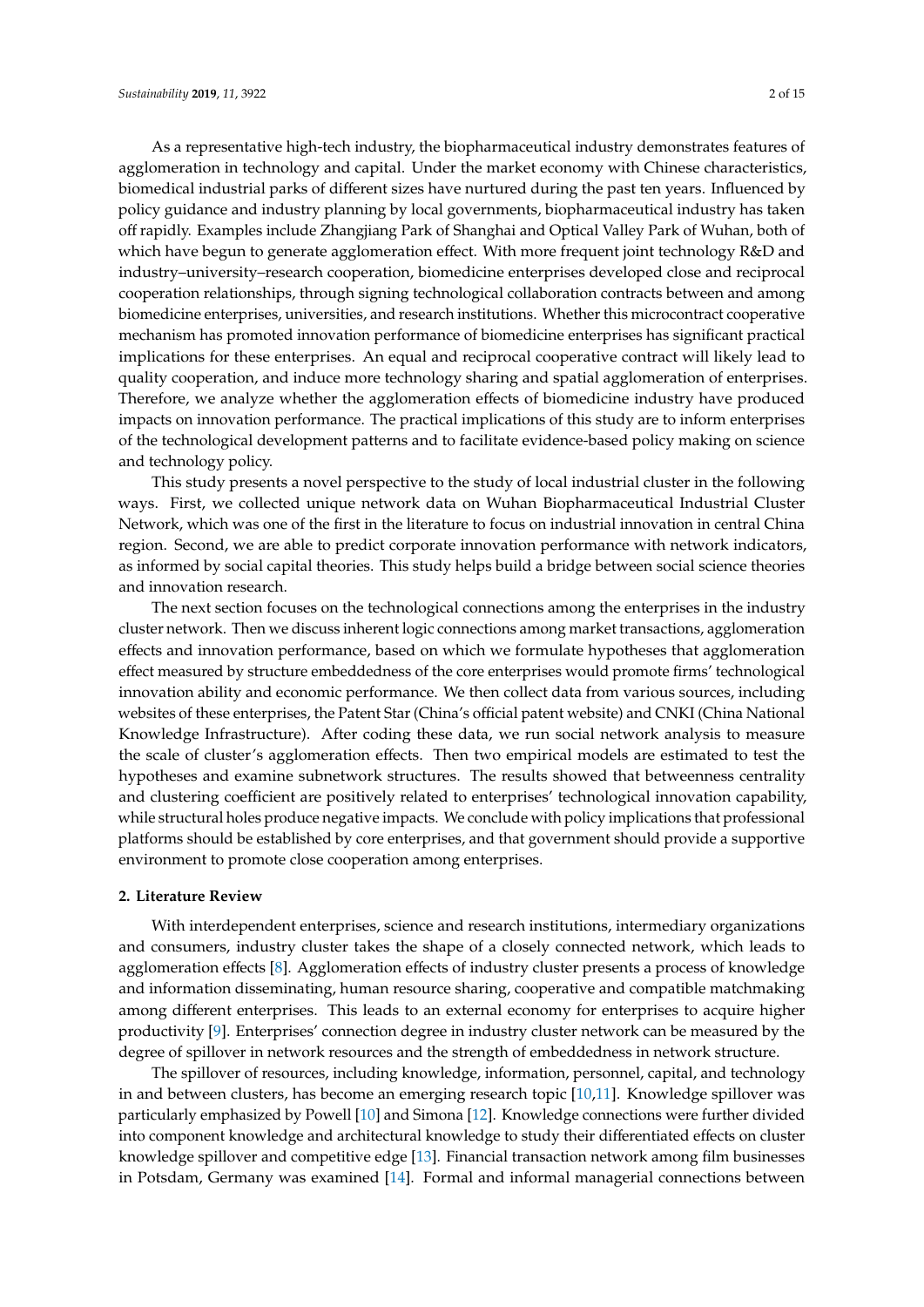cluster enterprises were utilized to study the effects of Toronto mutual fund cluster network connections on enterprises' innovation performance [\[15\]](#page-13-8). It is argued that information advantage enjoyed by core enterprises enhances knowledge spillover in the cluster [\[16\]](#page-13-9).

Recently, researchers started to evaluate cluster network's agglomeration degree through its structural embeddedness [\[17–](#page-13-10)[19\]](#page-13-11). Qian took structural hole and centrality as two major indicators to measure the adjustment effects, while paying close attention to effects in economic output brought by enterprises' position in Shenzhen ICT cluster network [\[20\]](#page-13-12). Research on Chengdu furniture manufacturing in China showed that cluster network's structural embeddedness generated pronounced impacts on the enterprise's outputs, finding positive effects of degree centrality and betweenness centrality [\[19\]](#page-13-11). Another study on the textile industry cluster with economic performance demonstrated that science and technology research institutions and leading businesses play a key role in cluster network. At the same time, a good network position would enhance the innovation capability of an enterprise, facilitating multiple outputs [\[21\]](#page-13-13). Resource acquisition ability of enterprises in technological knowledge was taken into consideration to build a more comprehensive model in testing network centrality and intermediary effect on innovation improvement [\[22](#page-13-14)[–25\]](#page-13-15). Further analysis investigated the impact of clustering coefficient on output efficiency of equipment manufacturing in Northeast China [\[26\]](#page-13-16).

In this paper, we combine technological spillover with cluster's network structure embeddedness. The scale of agglomeration effects can be measured by the degree of network structural embeddedness, operationalized with the number of technological cooperation contracts and agreements among enterprises. At the same time, economic attributes and self-learning property are highlighted in our paper, while emphasis is placed on interactions among organizations in the cluster network [\[27\]](#page-13-17).

#### **3. Theoretical Framework and Hypotheses**

Network structure is determined by enterprises' relative positions, the functions they possess, and the types of links between these enterprises and other actors. The features of network structure have significant impact on agglomeration, enhancing the firms' economic outputs.

#### *3.1. Agglomeration E*ff*ect of Industry Cluster*

Relationships existed in a cluster network can be used as a valuable resource [\[28\]](#page-13-18) and innovative activities usually accompany efficient resource collection and accurate processing. Effective absorption and efficient use of external resources may give enterprise more opportunities to survive in intense market competition [\[29\]](#page-13-19). Through mechanisms to enhance trust-building, information exchange, and joint problem-solving, industry cluster regulates enterprises' market operation and expectations [\[30\]](#page-13-20). Market transactions, agglomeration effects and innovation performance are closely correlated, when firms are clustered in a network.

First of all, market transactions promote agglomeration effects within the industry cluster. After repeated market trading operations, each enterprise in the cluster network would observe the cooperation contracts and respect the interests of other firms. As a result, ad hoc cooperation or speculative trading is replaced by long-term cooperation based on mutual benefits [\[31](#page-13-21)[,32\]](#page-13-22). The so-called "habitual" trust relationship becomes a credible commitment for each party. Any actions that break the contract will suffer immense loss in capital financing, information access and reputation, impeding further cooperation within the cluster. Over the long run, this will turn an enterprise into an active cooperator who prefers a collaborative strategy. Under the environment with high mutual trust, incidences to break the contract will drop, while transaction costs and fees paid by enterprises will be minimized.

Secondly, a spillover cluster environment is facilitated by agglomeration effects. A higher level of agglomeration effect means more frequent exchange of knowledge, information, capital, and personnel. All these will have great impacts on enterprises' innovation performance through network structural embeddedness [\[33\]](#page-14-0). General equilibrium model of moral hazard problem confronted by heterogeneous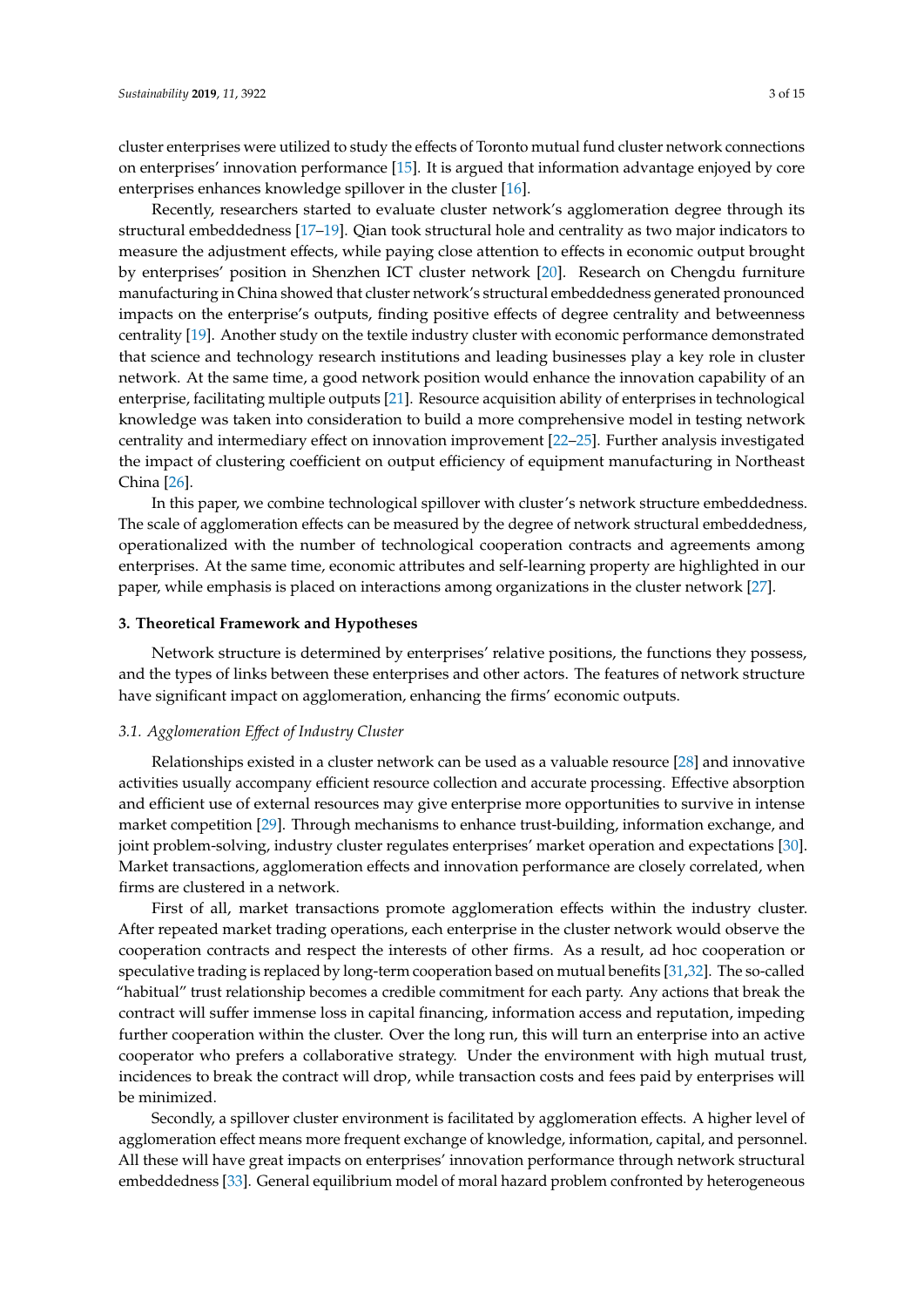groups in market transaction demonstrated the sustainable growth effect in outputs brought by trustful environment [\[34,](#page-14-1)[35\]](#page-14-2).

#### *3.2. Betweenness Centrality and Innovation Performance*

Betweenness centrality for individual enterprise refers to proportion of the shortest paths (or geodesics) that must be passed through, and it accounts for all the shortest paths in the cluster network. Active and efficient involvement in information transmission leads to a higher betweenness centrality score for an enterprise. An enterprise may enjoy a dominant position if it possesses multiple shortest information paths. The formula for betweenness centrality can be shown as [\[36\]](#page-14-3)

$$
betweenness\ centrality_{it}=\sum_{j < k}g_{jk}(n_i)/g_{jk}
$$

of which  $g_{ik}(n_i)$  means the number of the shortest paths passed through enterprise i in all paths between enterprise j and k.  $g_{ik}$  represents the total number of paths between enterprise j and k.

**Hypothesis 1:** *Betweenness centrality of the enterprise is positively related to its level of technological innovation*.

#### **Hypothesis 2:** *Betweenness centrality of the enterprise is positively related to its economic performance*.

#### *3.3. Structural Holes and Innovation Performance*

Structural holes will be developed if two adjacent market actors (both are indirectly connected through a third enterprise (i) are not directly connected. Heterogeneous connections are possessed by enterprise i who acts as a "bridge" that control diverse information exchange paths. This would provide enterprise i with an advantage in facilitating industrial application of their hi-tech research findings. However, for the two actors who have to connect with enterprise i in the industry cluster, structural holes will likely constrain technological knowledge acquisition and other market activities. We focus on the aggregate constraint of structural hole on enterprise's innovation outputs. So the constraint degree of enterprise i affected by enterprise j can be demonstrated as [\[37\]](#page-14-4)

$$
C_{ij} = \left(p_{ij} + \sum_q P_{iq} m_{qj}\right)^2
$$

 $P_{iq}$  presents the proportion of the paths that will get through or is affected by enterprise q, accounting for the number of connections to enterprises within the cluster.  $m_{qi}$  means the marginal strength of the connection from enterprise j to enterprise q or the value of the connection from enterprise j to enterprise q plus the highest values in all the connections that are linked with enterprise j. So the formula of enterprise i in limitation degree can be described as

$$
structural \; holes_{it} = \sum_j C_{ij}
$$

Huge cost will likely be incurred in maintaining a healthy relationship with enterprises or other market actors for a pharmaceutical enterprise. Under this condition, redundant links must be cut off and resources in management must be put into key connections to achieve efficient output both for the enterprise and the community. A higher structural hole constraint would result in a lower degree of freedom for the enterprise to seek opportunities for cooperation.

**Hypothesis 3:** *Structural holes in the constraint are negatively related to an enterprise's technological innovation*.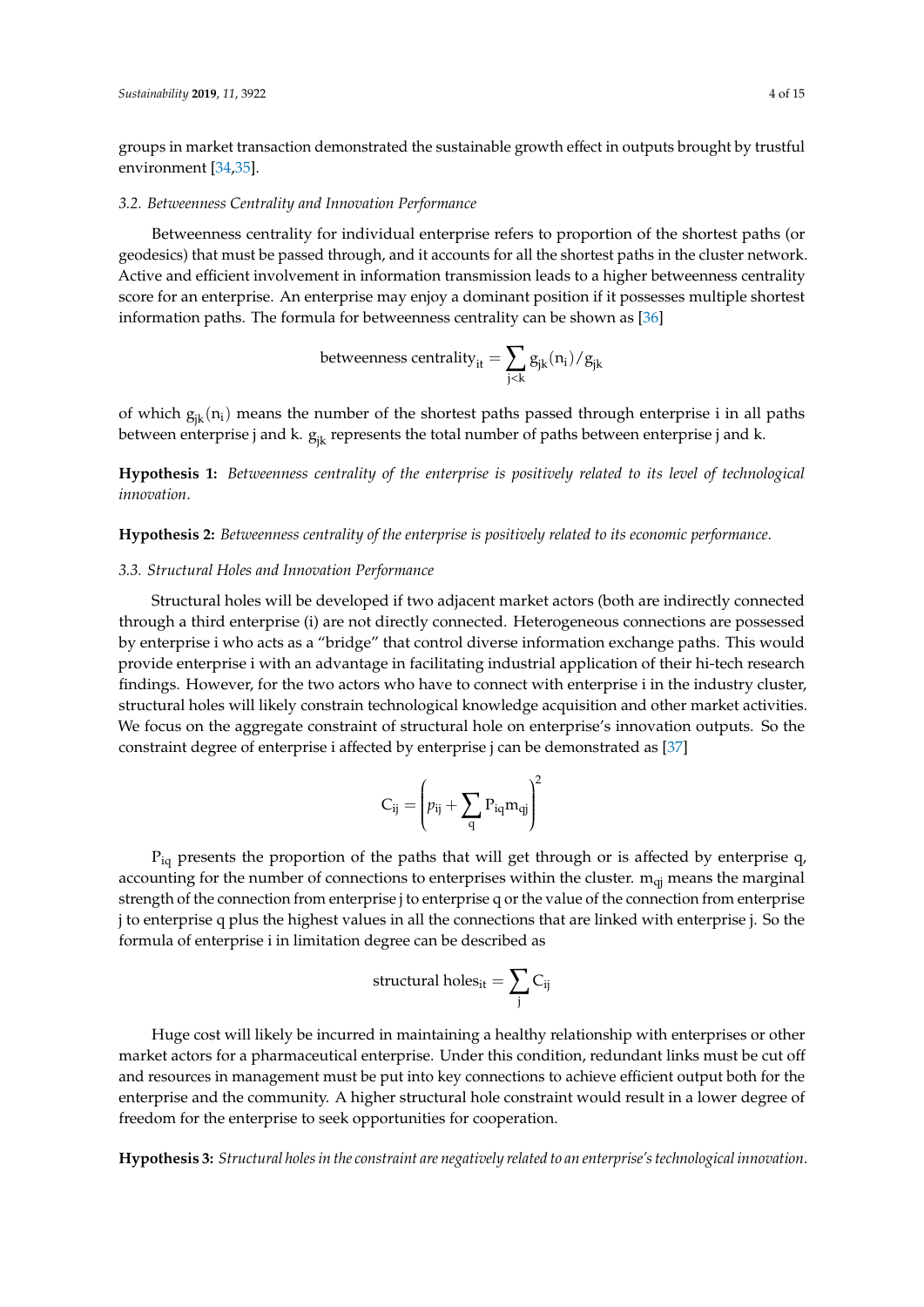**Hypothesis 4:** *Structural holes in the constraint are negatively related to an enterprise's economic performance*.

#### *3.4. Clustering Coe*ffi*cient and Innovation Performance*

Clustering coefficient measures the quality or frequency of one enterprise's connection with its neighboring actors. The definition is [\[38\]](#page-14-5)

$$
C_i=2e_i/k_i(k_i\!-\!1)
$$

 $C_i$  is the clustering coefficient of enterprise i, of which  $k_i$  represents the degree centrality of enterprise i and  $e_i$  means the number of links between its cooperators. Further,  $CC_t$ , the clustering coefficient of the cluster network can be defined as

clustering coefficients<sub>t</sub> = 
$$
\left[\sum_{i=1}^{N} C_i\right] / N
$$

High quality links and frequent cooperation among enterprises located in a cluster network enhance their relationship, trust, and stability and improve efficiency in resource sharing, driving innovative activities.

**Hypothesis 5:** *Clustering coe*ffi*cient of an enterprise is positively related to its technological innovation*.

**Hypothesis 6:** *Clustering coe*ffi*cient of an enterprise is positively related to its economic performance.*

#### **4. Research Design**

#### *4.1. Network Boundary*

Establishing network boundary is key in applying social network analysis to industrial cluster study, the process of which includes defining the cluster boundary, cluster actor selection, and measurement of network links.

## 4.1.1. Why Study Biopharmaceutical Industry Cluster in Wuhan

With a comparative advantage in land, labor and transportation costs and favorable industrial policies, Wuhan has become an emerging city in biopharmaceutical industry. More than 500 enterprises have been established within six industry parks in Wuhan East Lake High-tech Zone, with a total corporate income over 500 billion RMB yuan, the third place in China. Since the year of 2008, cooperation between enterprises, universities and research institutions has become more frequent and agglomeration effects have emerged. Biopharmaceutical industry features high degree of agglomeration in capital and high-tech talents, and agglomeration effects of enterprise reflects cluster level environmental change.

#### 4.1.2. Defining Network Actors and Measuring Network Connections

The roles the enterprises play are embedded in their network relationships in the cluster network. In this study, we focus on connections between core biopharmaceutical enterprises and other enterprises which show similar features with core enterprises, universities and research institutions. The network relationships capture both industry–university–research cooperation and interfirm cooperation within the Wuhan East Lake High-Tech Zone.

To measure the cluster network, we focus on technological cooperation that spans new technological innovation, patent application and product development. All these can be clearly measured by inter-enterprise contracts or agreements, which were collected by searching enterprises' websites, the Patent Star, China's official patent website and CNKI. Contracts or cooperative texts are available online, and numbers of cooperation and duration of such cooperation are coded. For example, if a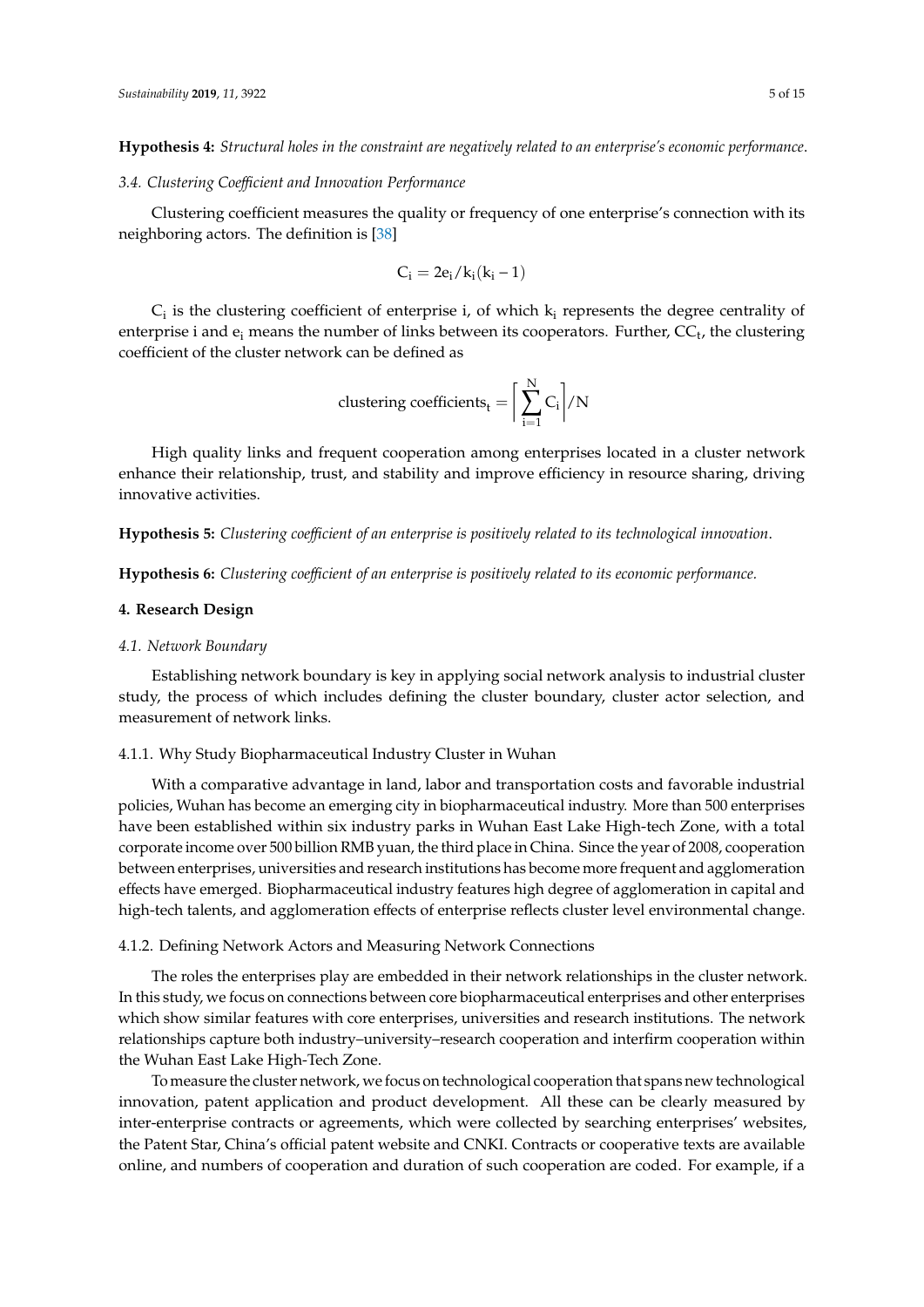contract or a cooperative agreement was signed between enterprises i and j, then, we assume that an equal, reciprocal and undirected link was established between them.

4.1.3. The Process of Identifying Core Enterprise Network  $\mathcal{L}$  discussed above, technological cooperation data of a hundred and one biomharmaceutical cooperation data of a hundred and one biomharmaceutical cooperation data of a hundred and one biomharmaceutical cooperation d

As discussed above, technological cooperation data of a hundred and one biopharmaceutical enterprises within Wuhan East Lake High-Tech Zone were collected and coded based on technical cooperation contracts among these enterprises from 2011 to 2015. Then we conduct two rounds of interviews (one conducted in 2 June 2015 and another in 2 December 2015) with biopharmaceutical industry park leaders of Wuhan East Lake High-Tech Zone and senior managers of nine leading profitmaking enterprises, including chemical drug enterprises; traditional Chinese medicine enterprises; and biological product enterprises. The network data for forty core enterprises are collected from the interviews. With the interview data, we are able to capture the core network of the biopharmaceutical industry cluster. See Table [1](#page-5-0) for descriptions of the number of links for the core enterprises.

<span id="page-5-0"></span>

| ID             | NL | ID              | NL. | ID              | NL. | ID              | NL | ID              | NL | ID              | NL |
|----------------|----|-----------------|-----|-----------------|-----|-----------------|----|-----------------|----|-----------------|----|
| C <sub>1</sub> | 40 | C8              | 7   | C <sub>15</sub> | 8   | C <sub>22</sub> | 11 | C <sub>29</sub> | 4  | C <sub>36</sub> | 9  |
| C <sub>2</sub> | 21 | C9              | 7   | C16             | 9   | C <sub>23</sub> | 7  | C <sub>30</sub> | 11 | C <sub>37</sub> | 11 |
| C <sub>3</sub> | 38 | C10             | 7   | C17             | 12  | C <sub>24</sub> | 6  | C <sub>31</sub> | 4  | C <sub>38</sub> |    |
| R4             | 16 | C <sub>11</sub> | 4   | C18             | 26  | C <sub>25</sub> | 8  | C <sub>32</sub> | 2  | C <sub>39</sub> | 3  |
| C <sub>5</sub> | 10 | C12             | 15  | C19             | 11  | C <sub>26</sub> | 3  | C <sub>33</sub> | 5  | C40             | 6  |
| C6             | 8  | C <sub>13</sub> | 6   | C <sub>20</sub> | 25  | C27             | 8  | C <sub>34</sub> | 4  |                 |    |
| C7             | 12 | C <sub>14</sub> | 2   | C <sub>21</sub> | 18  | R <sub>28</sub> | 45 | C <sub>35</sub> | 6  |                 |    |

**Table 1.** Numbers of links for the core enterprises. **Table 1.** Numbers of links for the core enterprises.

A visualization of the core enterprises in the industrial cluster was performed with Pajek4.0. A visualization of the core enterprises in the industrial cluster was performed with Pajek4.0. Core enterprises are located in the center of structure graph, while universities, research institutions, Core enterprises are located in the center of structure graph, while universities, research institutions, and enterprises of the same type are distributed in the periphery, as show in Figur[e 1](#page-5-1).

<span id="page-5-1"></span>

**Figure 1.** Cluster network structure of core enterprises (40). **Figure 1.** Cluster network structure of core enterprises (40).

## *4.2. Variables*

#### 4.2.1. Research Method

4.2.1. Research Method embeddedness in agglomeration effects are calculated with Pajek4.0. A linear regression model is employed to test the effect of structural embeddedness on its innovation performance. Firstly, only control variables are included in the regression model, then, explanatory variables are included to test control variables are included in the regression model, then, explanatory variables are included to Betweenness centrality, constraint of structural holes and clustering coefficient of structure

Note: ID: ID of enterprises; NL: Number of Links. Note: ID: ID of enterprises; NL: Number of Links.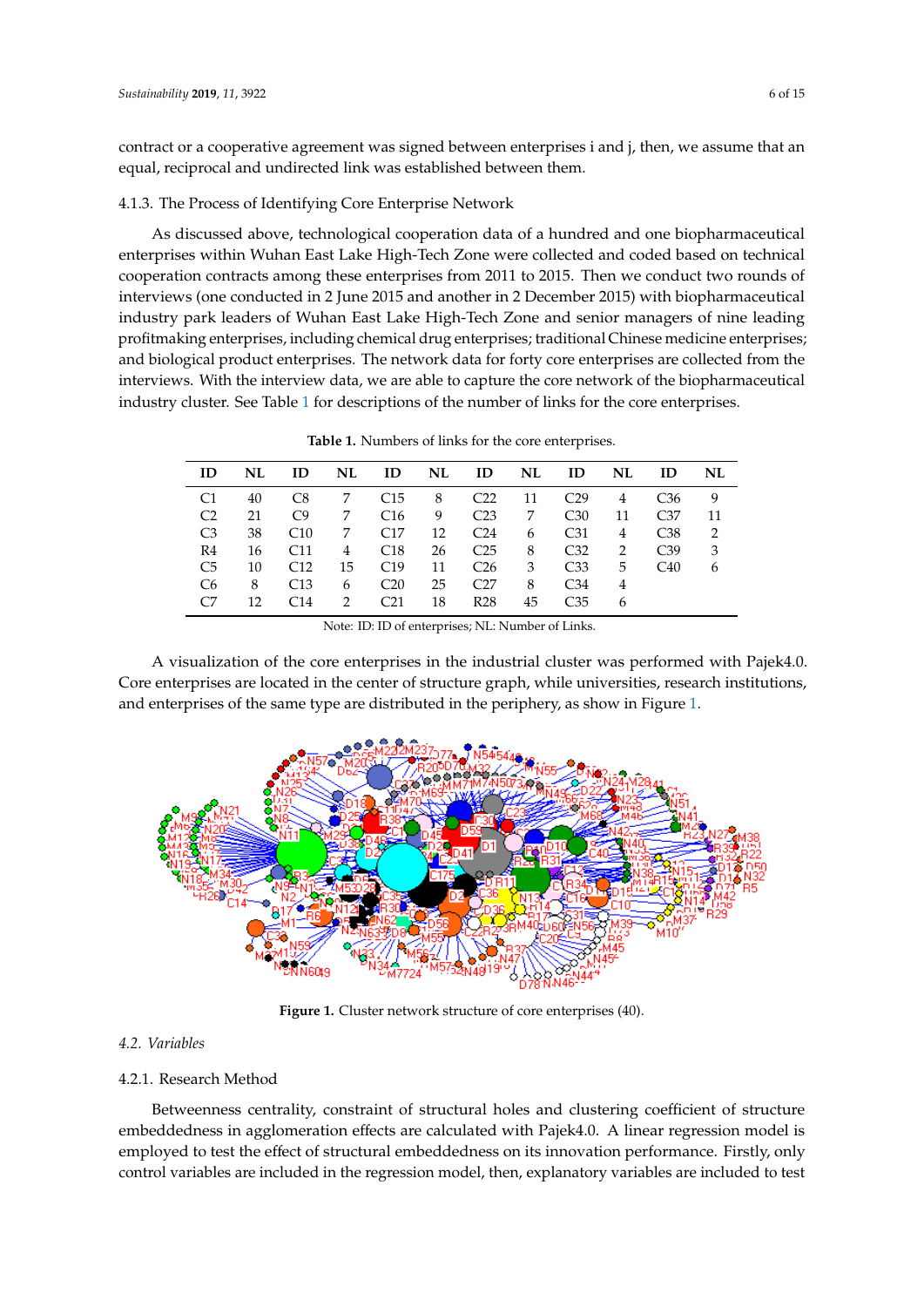their effects on patent outputs. Secondly, explanatory variables are added to test the effects on profits of new products from 2012 to 2015, separately.

#### 4.2.2. Description of Explanatory Variables

<span id="page-6-0"></span>Table [2](#page-6-0) provides descriptive statistics for the explanatory variables used in this study.

**ID BC SH CC ID BC SH CC** C1 0.157617 0.035807 0.11626 C21 0.093471 0.076411 0.022222 C2 0.076787 0.053872 0.019858 C22 0.04013 0.124327 0.010864 C3 0.169376 0.028493 0.043678 C23 0.024969 0.148234 0.002469 R4 0.056544 0.071986 0.015715 C24 0.012952 0.176842 0.002222 C5 0.029577 0.10644 0.005817 C25 0.0218 0.143745 0.004134 C6 0.022385 0.126493 0.000961 C26 0.001691 0.347779 0.000533 C7 0.031276 0.122398 0.010816 C27 0.020495 0.143745 0.003419 C8 0.013175 0.166026 0.003509 R28 0.215283 0.030901 0.140625 C9 0.011427 0.165484 0.004159 C29 0.000599 0.32136 0.002133 C10 0.030958 0.161061 0.005761 C30 0.039597 0.095454 0.00388 C11 0.012777 0.25 0 C31 0.008239 0.260417 0.000855 C12 0.052635 0.080458 0.007133 C32 0.006237 0.5 0 C13 0.019409 0.166667 0.000002 C33 0.018782 0.2 0 C14 0.006237 0.5 0 C34 0.003452 0.25 0 C15 0.03727 0.125 0 C35 0.016303 0.170278 0.00112 C16 0.027626 0.111111 0 C36 0.023234 0.125668 0.003846 C17 0.044649 0.089968 0.007273 C37 0.051374 0.090909 0.000003 C18 0.08384 0.04622 0.031515 C38 0.00016 0.5 0 C19 0.041511 0.111118 0.006984 C39 0.006237 0.357108 0.000855 C20 0.084763 0.041662 0.009107 C40 0.015736 0.166667 0.000002

**Table 2.** Description of explanatory variables in core cluster network.

Note: ID: code of enterprises; BC: betweenness centrality; SH: constraint of structural holes; CC: clustering coefficient; All values were calculated with Pajek4.0.

#### 4.2.3. Dependent Variables

Innovation performance outputs can be measured in different ways, with indicators on technological, financial, and management performance. We select patent output to evaluate innovation capability of enterprise based on previous studies. Patents authorized from 2011 to 2015 are archived and coded. R & D investment, average annual profits in new products and net profits can be used to evaluate economic performance at the micro-level. Here we choose average annual profits in new products as our measure. All these profits data are collected through our interview with administrative staff in the biopharmaceutical industry park.

#### 4.2.4. Control Variables

Capital investment in innovation and management has impacts on the outputs of new products. Capital investment represents comprehensive strengths and strategic management in development. Although biopharmaceutical industry possesses high degree of agglomeration in capital and high-tech talents, it takes a long period for technology development and patent application. Thus time capital also plays a key role in innovation. The registered capital assets and establishment of joint stock enterprise time span were taken into consideration as two control variables. See Table [3](#page-7-0) for detailed information for all the variables.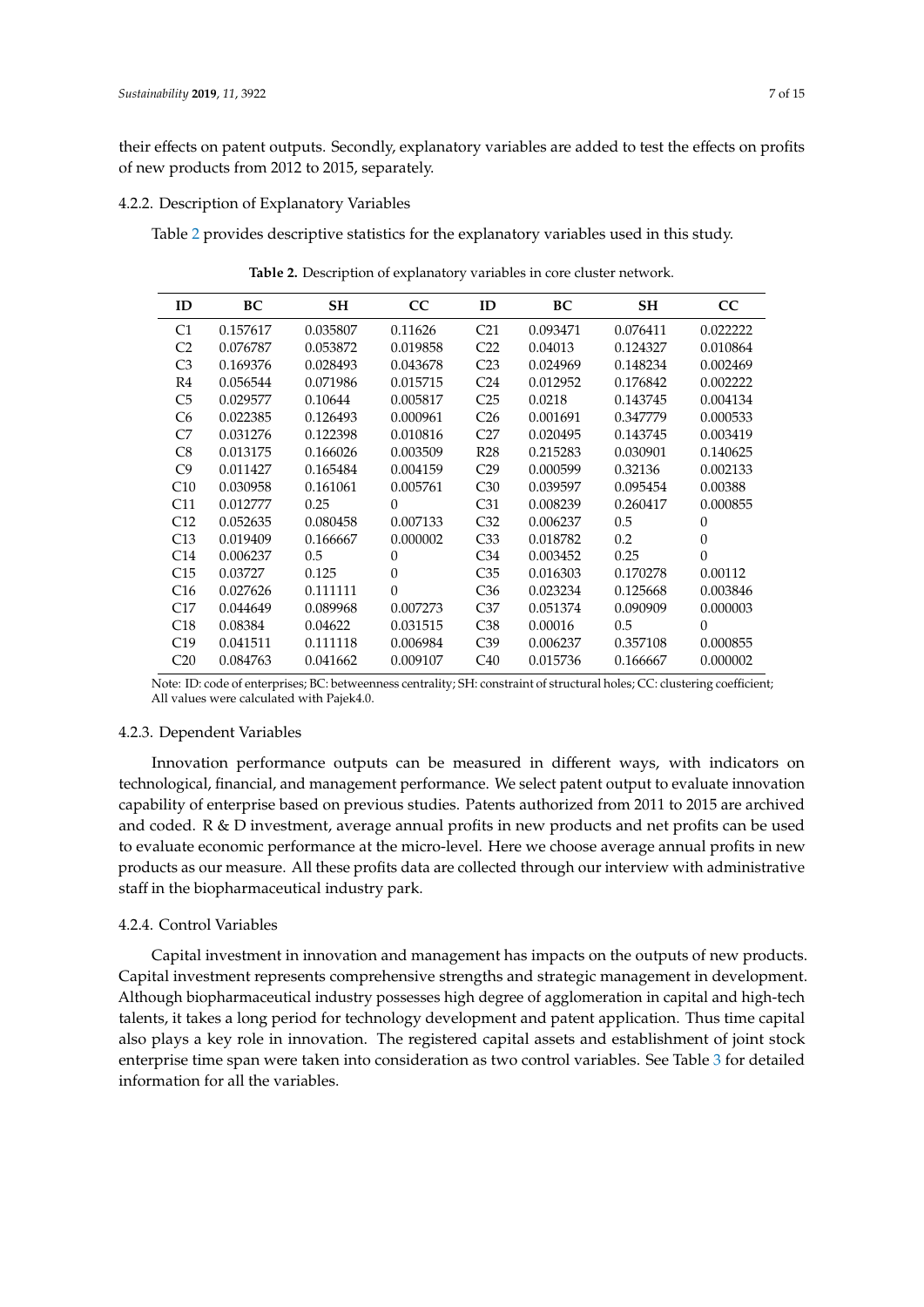<span id="page-7-0"></span>

| Max   | Min  | Mean  | N  |
|-------|------|-------|----|
| 0.22  | 0.00 | 0.03  | 40 |
| 0.5   | 0.03 | 0.17  | 40 |
| 0.14  | 0    | 0.01  | 40 |
| 12.62 | 6.22 | 8.82  | 39 |
| 13.22 | 6.36 | 9.30  | 39 |
| 13.43 | 6.36 | 9.70  | 39 |
| 13.58 | 6.90 | 9.79  | 39 |
| 13.64 | 7.22 | 9.87  | 39 |
| 50    | 1    | 10.13 | 40 |
| 22    | 3    | 10.28 | 39 |
| 10.82 | 6.22 | 8.19  | 39 |
|       |      |       |    |

**Table 3.** Descriptive statistics.

Note: Lnyp: annual profits from 2011–2015; P: patents; RT: registered time; RC: registered capital. Data were log-transformed.

#### **5. Empirical Analysis**

#### *5.1. Pearson Correlation Result*

Pearson correlation coefficient was calculated between explanatory variables and dependent variables. From the results, Pearson correlation values between betweenness centrality, constraint of structural holes, clustering coefficient and patent outputs are 0.828, −0.556, and 0.795, which are all statistically significant at the 0.01 level. Pearson correlation values between betweenness centrality, structural holes, clustering coefficient and economic performance from 2012 to 2015 are also very strong. The results are presented in Table [4.](#page-7-1)

<span id="page-7-1"></span>

| Control<br>Variables |           |                 | P            | Lnyp11   | Lnvp12       | Lnyp13       | Lnvp14       | Lnyp15       |
|----------------------|-----------|-----------------|--------------|----------|--------------|--------------|--------------|--------------|
| RT & RC              | ВC        | Correlation     | $0.828***$   | $-0.03$  | $0.556$ ***  | $0.736$ ***  | $0.761$ ***  | $0.712$ ***  |
|                      |           | <i>p</i> -value | 0.000        | 0.86     | 0.000        | 0.000        | 0.000        | 0.000        |
|                      | <b>SH</b> | Correlation     | $-0.556$ *** | $-0.329$ | $-0.587$ *** | $-0.667$ *** | $-0.767$ *** | $-0.713$ *** |
|                      |           | <i>p</i> -value | 0.000        | 0.047    | 0.000        | 0.000        | 0.000        | 0.000        |
|                      | <b>CC</b> | Correlation     | $0.795***$   | 0.014    | 0.376        | $0.609$ ***  | $0.628$ ***  | $0.69***$    |
|                      |           | <i>p</i> -value | 0.000        | 0.934    | 0.022        | 0.000        | 0.000        | 0.000        |

**Table 4.** Pearson correlation result.

Note: 2-tailed; \*\*\*: significant at 0.01 level.

#### *5.2. Testing the Hypotheses*

#### 5.2.1. OLS Regression Analysis

We employ ordinary least square (OLS) regressions to test our hypotheses. We use OLS due the fact that our dependent variable is continuous and that our data is cross-sectional. Two empirical models are estimated to test the hypotheses:

Model 1:  $P = \beta_1 + \beta_2 BC + \beta_3 SH + \beta_4 CC + \beta_5 RT + \beta_6 RC + ε$ 

 $Model 2: Lnyp_{(t)} = \beta_1 + \beta_2 BC + \beta_3 SH + \beta_4 CC + \beta_5 RT + \beta_6 RC + ε$ 

Four submodels are estimated with explanatory variables BC, SH, CC and control variables RT and RC based on model 1 with linear regression method.

Explanatory variables BC, BH and CC are included separately in submodels 2 to 4 based on submodel 1, which added additional control variables. Regression results show relatively large and positive coefficients for BC and CC, which are 208.383 and 391.705,  $F(BC) = 34.02$ ,  $P(BC) < 0.01$ ;  $F(CC) = 27.29$ ,  $P(CC) < 0.01$ ). Regression coefficient is negative and  $F(SH) = 9.11$ ,  $P(SH) < 0.01$  in S-M3, which are also significant. A higher goodness-of-fit in Model 1(Adj- $R^2 = 0.77$ ) showed a better explanation for the effect of agglomeration effects on innovation capacity improvement. From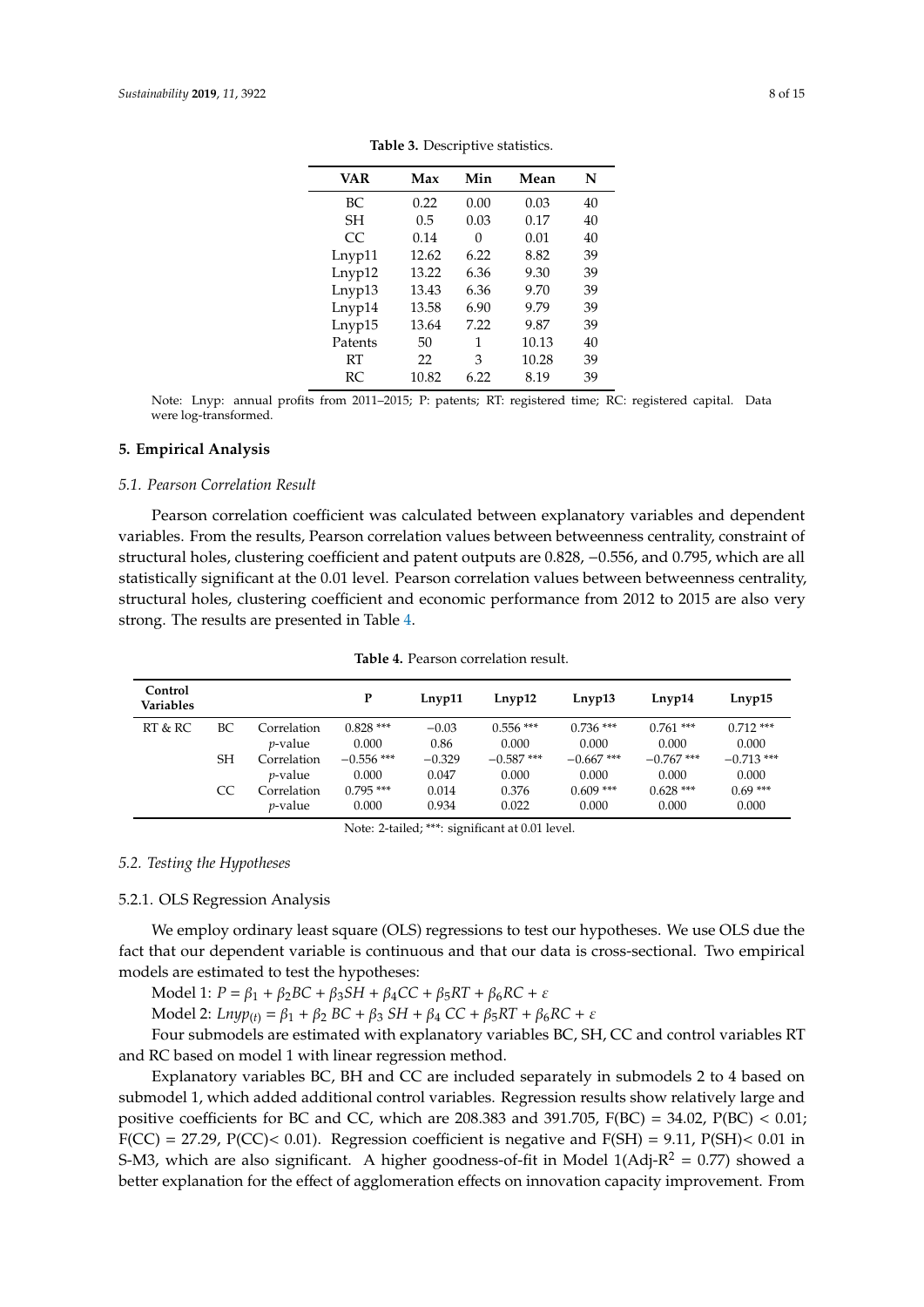all of the above, we can draw a conclusion that agglomeration effects have accelerated innovation capacity to some degree. Hypotheses 1, 3, and 5 have been supported. Table [5](#page-8-0) reports results for the regression models.

<span id="page-8-0"></span>

| <b>VAR</b> | Sub Model 1 | Sub Model 2 | Sub Model 3   | Sub Model 4 | Model 1      |
|------------|-------------|-------------|---------------|-------------|--------------|
| RT         | $0.809**$   | $0.419**$   | $0.697**$     | $0.245*$    | $0.287*$     |
|            | (2.3)       | (2.05)      | (2.34)        | (1.08)      | (1.49)       |
| <b>RC</b>  | 0.689       | $-0.439$    | 0.241         | $-0.059$    | $-0.375$     |
|            | (0.75)      | $(-0.81)$   | (0.31)        | $(-0.1)$    | $(-0.76)$    |
| BC         |             | 208.383 *** |               |             | $95.7**$     |
|            |             | (8.74)      |               |             | (2.18)       |
| <b>SH</b>  |             |             | $-40.741$ *** |             | $-12.32**$   |
|            |             |             | $(-3.95)$     |             | $(-1.47)$    |
| <b>CC</b>  |             |             |               | 391.705***  | $215.06$ *** |
|            |             |             |               | (7.74)      | (2.99)       |
| N          | 39          | 39          | 39            | 39          | 39           |
| F          | $4.15***$   | $34.02$ *** | $9.11***$     | $27.29$ *** | 26.55 ***    |
| Adj- $R^2$ | 0.14        | 0.72        | 0.39          | 0.67        | 0.77         |

**Table 5.** Regression analysis between structure embeddedness and patent outputs.

Note: \* Significance at the  $p < 0.1$  level; \*\* Significance at the 0.05 level; \*\*\* Significance at the 0.01 level. S-M: submodel.

Regression analysis of explanatory variables on innovation capacity tests whether stronger ability in technological knowledge learning and information processing has been developed in the cluster network. We study whether technological knowledge acquisition and processing have been applied in industrialization, and whether they have improved economic performance.

Regression results of S-M 5 to 7 showed BC and CC didn't promote profits of enterprise and constraint of SH has negative relationship with profit achievement. Negative regression coefficient of constraint of SH is present in 2012 to 2015, of which *p*(2012) < 0.05, *p*(2013) < 0.05, *p*(2014) < 0.01,  $p(2015) < 0.05$ , which is also statistically significant. These results are supportive for hypothesis 4, but not for hypotheses 2 and 6.

#### 5.2.2. Multicollinearity Test

After testing our hypotheses, we have conducted multicollinearity test with STATA 13. The results showed that VIF values for all explanatory variables are less than 10 and the average VIF value is 3.64. The VIF value for BC, SH, CC, RT, RC is 7.48, 1.9, 6.09, 1.29, and 1.43. Thus we can conclude that we do not observe serious multicollinearity among the independent variables.

#### 5.2.3. Heteroscedasticity Test and Robust Regression Analysis

We conducted heteroscedasticity tests, both White test and BP test, for estimated model 1 and estimated model 2. In estimated model 1, *p*-value is 0.24 > 0.05 in White test, and in BP test the *p*-value is 0.17 > 0.05. In estimated model 2, with Lnyp (2015) as the explained variable, the results showed that *p*-value is  $0.01 < 0.05$  in White test and  $0.00 < 0.05$  in BP test. From the test above we find no evidence of heteroscedasticity in model 1 and that the OLS regression analysis is efficient. For the estimated model 2, we do find heteroscedasticity and that further robust regression analysis is needed.

The robust regression analysis also shows that BC and CC didn't promote enterprise' profits in 2015, and also the same to the year of 2012/2013/2014 we have tested. But the constraint of SH has negative relationship with profit achievement in 2015 which presents the same results in Table [6.](#page-9-0) Negative regression coefficient of constraint of SH in 2015 is *p*(2015) < 0.05, which means that it is statistically significant. So from the results of estimated model 1 and model 2, we can conclude that the agglomeration effects of Wuhan biopharmaceutical industry cluster, measured by network structural embeddedness dimensions of betweenness centrality, constraint of structure holes, and clustering coefficient in our paper, emerged directly and had positive effects on enterprises' innovation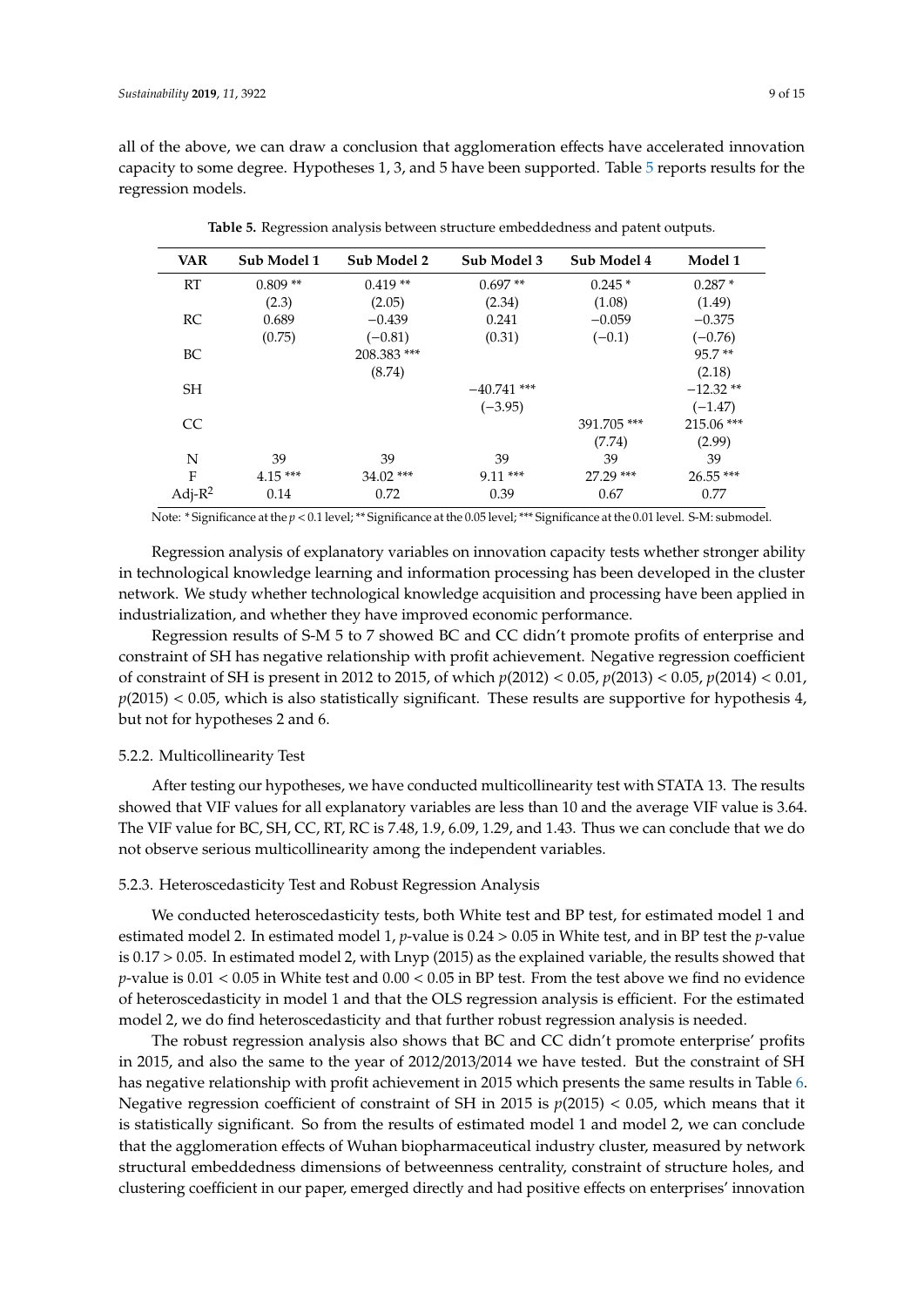as represented by patents, while the agglomeration effects didn't facilitate significant effects on profits. In other words, the technological cooperation among the cluster have produced significant innovation achievements, in generating patents or other technological improvements, while not directly promoted enterprise's profits, which makes practical sense. Because technical cooperation is a long-term process and may take a long time to bring profits for enterprise and more importantly, enterprise's profits are mainly determined by the operation strategy and management methods of the company. We will analyze the cluster network in the following to better understand the overall cooperation status of the cluster. This is reported in Table [6.](#page-9-0)  $\tt{R}$ effects on profits. In other words, the technological cooperation among the cluster have produced is represented by patents, while the aggiorheration enects didn't rachitate significant enects on profits.

<span id="page-9-0"></span>

| <b>VAR</b>    | Sub Model 5 | Sub Model 6 | Sub Model 7  | Model 2     |
|---------------|-------------|-------------|--------------|-------------|
| SJ            | $0.149**$   | 0.093       | 0.088        | 0.076       |
|               | (2.01)      | (1.55)      | (1.54)       | (1.28)      |
| K             | $0.33**$    | $0.356$ *** | $0.377$ ***  | $0.406$ *** |
|               | (2.01)      | (2.66)      | (2.96)       | (3.03)      |
| BC            | 14.433      | 8.195       | 4.438        | 4.544       |
|               | (0.84)      | (0.59)      | (0.34)       | (0.33)      |
| <b>SH</b>     | $-6.773**$  | $-5.029$ ** | $-6.436$ *** | $-6.444**$  |
|               | $(-2.08)$   | $(-1.9)$    | $(-2.56)$    | $(-2.43)$   |
| <sub>CC</sub> | $-44.758**$ | $-33.973$   | $-30.204$    | $-29.567$   |
|               | $(-1.76)$   | $(-1.64)$   | $(-1.54)$    | $(-1.42)$   |
| N             | 40          | 40          | 40           | 40          |
| F             | $6.61***$   | $6.98***$   | $8.56***$    | $7.91***$   |
| Adj- $R^2$    | 0.42        | 0.43        | 0.49         | 0.47        |

Table 6. Regression analysis of structure embeddedness on economic performance.

Note: \*Significance at the *p* < 0.1 level; \*\*Significance at the 0.05 level; \*\*\*Significance at the 0.01 level. S-M: submodel.

## *5.3. Cluster Network Structure Analysis 5.3. Cluster Network Structure Analysis*

Betweenness centrality and clustering coefficient would produce positive impacts on innovation Betweenness centrality and clustering coefficient would produce positive impacts on outputs based on regression analysis between structure embeddedness and patent outputs. Every one percent increase in strength of betweenness centrality and clustering coefficient would lead to an increase of 95.7% and 215.6%, respectively, in innovation capability. This means paths are controlled by some core enterprises where information and resources are exchanged. However, positive effects are ameliorated due to the constraint of structure holes.

Subnetwork structures of the core industry cluster (Figures 2[–4\)](#page-10-0) are formulated to make Subnetwork structures of the core industry cluster (Figures [2](#page-9-1)–4) are formulated to make comparative analysis that gives us an overall perspective on the industry cluster. Seventy-five comparative analysis that gives us an overall perspective on the industry cluster. Seventy-five universities, 41 research institutions, and 137 enterprises have established cooperative relationships universities, 41 research institutions, and 137 enterprises have established cooperative relationships with core enterprises respectively, which developed 124, 159, and 218 edges, respectively, in three with core enterprises respectively, which developed 124, 159, and 218 edges, respectively, in three different subnetwork structures. different subnetwork structures.

<span id="page-9-1"></span>

**Figure 2.** Network structure between core enterprises and universities.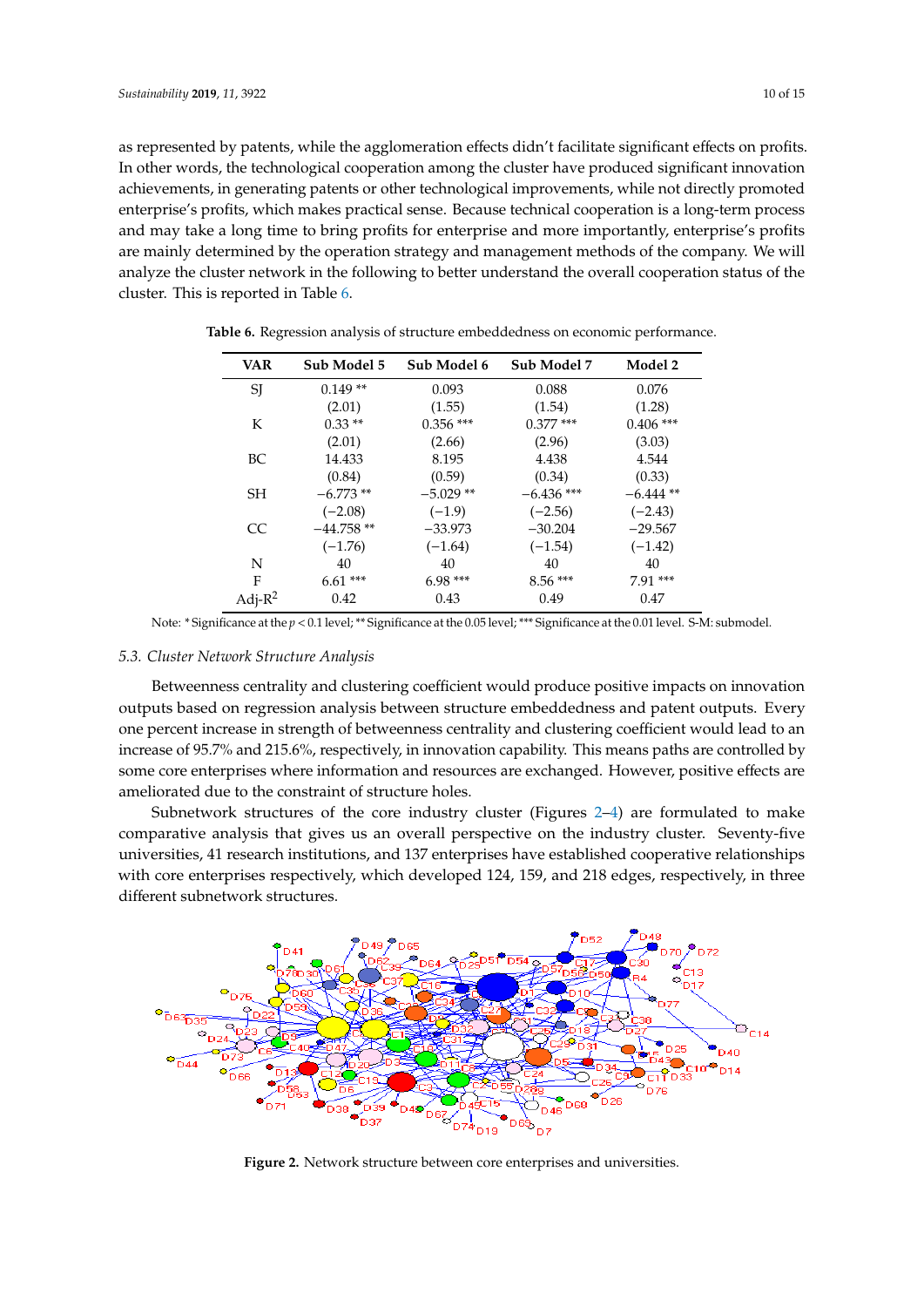<span id="page-10-2"></span>

Figure 3. Network structure between core enterprises and research institutions.

<span id="page-10-0"></span>

**Figure 4.** Network structure between core enterprises and other enterprises. **Figure 4.** Network structure between core enterprises and other enterprises.

intimate in subnetwork structure of core enterprises (40) and other enterprises (Figure 4), thus producing the largest average betweenness centrality and clustering coefficient ([Fi](#page-10-0)gure 4) compared to  $\alpha$  overall subnetwork (Figures 2 and 3). E & R, which represents network of enterprise and research institution (Figure 3), shows the relative low degree centrality of netw[or](#page-10-2)k and weak relationship between core enterprises and research institutions. Overall average clustering coefficient is smaller in both Figures 2 and 3, and cooperation between cor[e e](#page-9-1)nte[rp](#page-10-2)rises and research institutions are loose as they are distributed in small groups. They are more likely to connect with research institutions in small groups or individually instead of being linked in large groups. This would not intensify the connection for the overall network in resource exchange. This has important implications for choosing technical cooperators. Because small group connections may benefit individuals as enterprises can maintain sustainable cooperation with lower cost. In Figure 4, interactive cooperation between enterprises is enterprises to peration with lower cost. In Figure 4, interactive cooperation between enterprises is<br>highly intensive, which indicates core enterprises enjoy a stronger relationship in the cluster network. These results are is reported in Tables 7–9. highly intensive, which indicates core enterprises enjoy a stronger relationship in the cluster network.<br>The cluster network in the state of the state of the state of the cluster of the cluster network. From Table [7,](#page-10-1) we can observe that interactive links among different actors are more close and

**Table 7.** Robust regression analysis of structure embeddedness on economic performance. **Table 7.** Robust regression analysis of structure embeddedness on economic performance.

<span id="page-10-1"></span>

| Lnys(2015)    | Coef.     | Robust Std. Err.t |         | p >  t      |                       |
|---------------|-----------|-------------------|---------|-------------|-----------------------|
| SI            | 0.077     | 0.045             | 1.67    | 0.103       |                       |
| K             | 0.406     | 0.329             | 1.23    | 0.226       | Number of obs: 40     |
| BC            | 4.544     | 14.054            | 0.32    | 0.748       | $F(5, 34) = 9.8$      |
| SH            | $-6.443$  | 1.948             | $-3.31$ | $0.002$ *** | $R$ -squared = $0.54$ |
| <sub>CC</sub> | $-29.568$ | 37.832            | $-0.78$ | 0.440       |                       |

 $\frac{C}{\text{Note: } }$  \* Significance at the  $n < 0.1$  level: \*\* Significance at the 0.05 level: \*\* Sign Note: \* Significance at the  $p < 0.1$  level; \*\* Significance at the 0.05 level; \*\*\* Significance at the 0.01 level.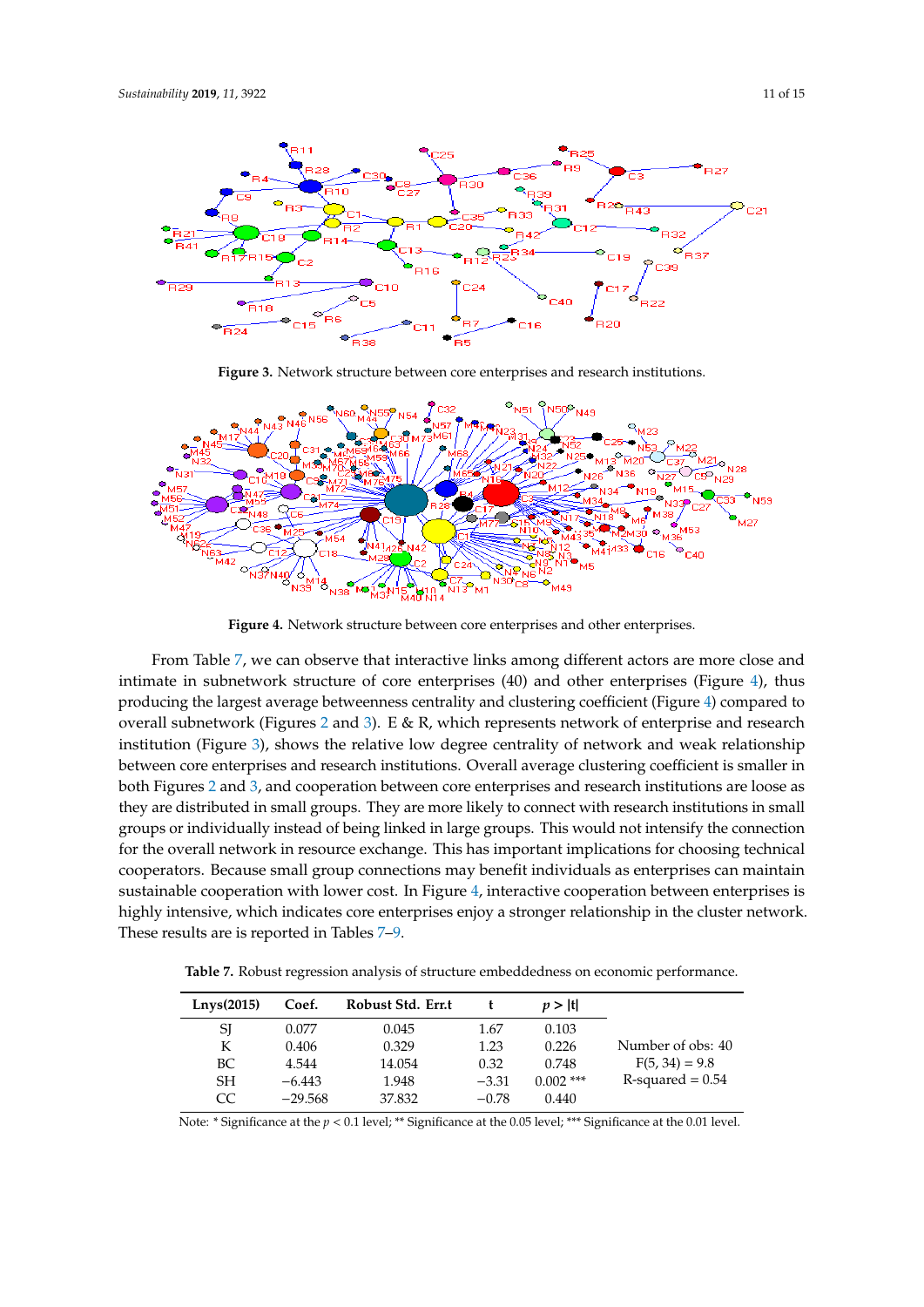| <b>Network</b>               | DC.  | BC   | CC.  |
|------------------------------|------|------|------|
| $C & E$ (Figure 1) 0.14 0.22 |      |      | 0.05 |
| E & U (Figure 2) $0.18$      |      | 0.30 | 0.00 |
| E & R (Figure 3)             | 0.07 | 0.04 | 0.00 |
| E s& E (Figure 4) $0.17$     |      | 0.45 | 0.02 |

**Table 8.** Network Structure Features for Subgraphs.

<span id="page-11-0"></span>Note: DC: degree centrality of network; BC; and CC are the same as Table 2. C&E: core enterprise and other three types of vectors: university, research institution, and other enterprises (Figure [1\)](#page-5-1); E&U: enterprise and university (Figure [2\)](#page-9-1); E&R: enterprise and research institution (Figure [3\)](#page-10-2); and E&E: enterprise other enterprises (Figure [4\)](#page-10-0).

**Table 9.** Structure features of C1, C3, C20, D1, and D2 in Figure 2. **Table 9.** Structure features of C1, C3, C20, D1, and D2 in Figur[e 2](#page-9-1).

| <b>NAME</b>     | DC | BC   | CC   | <b>SH</b> |
|-----------------|----|------|------|-----------|
| C <sub>1</sub>  | 12 | 0.09 | 0.36 | 0.08      |
| C <sub>3</sub>  | 13 | 0.12 | 0.39 | 0.08      |
| C <sub>20</sub> | 16 | 0.14 | 0.38 | 0.06      |
| D1              | 24 | 0.32 | 0.45 | 0.04      |
| D2              | 24 | 0.29 | 0.43 | 0.04      |

Note: DC: degree centrality, CC: closeness centrality. Others are the same as Table [2.](#page-6-0) Note: DC: degree centrality, CC: closeness centrality. Others are the same as Table 2.

Next, we focus on Fi[gu](#page-9-1)re 2, some enterprises and universities, for example, Humanwell Healthcare Group Co. Ltd. (C1), WuXi App Tec (C3), Ma yinglong Pharm (C20), Wuhan University (D1), and Huazhong University of Science and Technology (D2) possessed larger degree centrality, betweenness centrality and closeness centrality while smaller aggregate constraint of structure holes. This also contributes to a high degree centrality and betweenness centrality of network structure between enterprise and universi[ty](#page-9-1) (Figure 2).

Further, individual enterprise network structure graph is extracted from cluster network structure Further, individual enterprise network structure graph is extracted from cluster network graph of core enterprises (40) for a micro-level analysi[s.](#page-11-1) In Figure 5, many SMEs have established relationship with C1 and R28 while they experience a lack of cooperation among themselves. This point has also been [dem](#page-10-2)on[st](#page-10-0)rated in Figures 3 and 4. Therefore, C1 and R28 both control knowledge flow paths and act as intermediary actors. Financial and time costs have been spent in market transaction for SMEs. Therefore, a better business and policy environment is needed to ensure cooperation between SMEs.

<span id="page-11-1"></span>

**Figure 5.** Network structure of C1 and R28. **Figure 5.** Network structure of C1 and R28.

# **6. Discussion and Conclusions 6. Discussion and Conclusions**

In this study, we examine whether technological spillover demonstrated by embeddedness In this study, we examine whether technological spillover demonstrated by embeddedness have impacts on enterprises' outputs. We measured the degree of network structure embeddedness have impacts on enterprises' outputs. We measured the degree of network structure embeddedness through collecting technological cooperation texts and calculating the scale of technological spillover through collecting technological cooperation texts and calculating the scale of technological spillover with network analysis. Further, we have analyzed the characteristics of three different subnetworks. with network analysis. Further, we have analyzed the characteristics of three different subnetworks. The results showed that with the fast development of biopharmaceutical industry in Wuhan East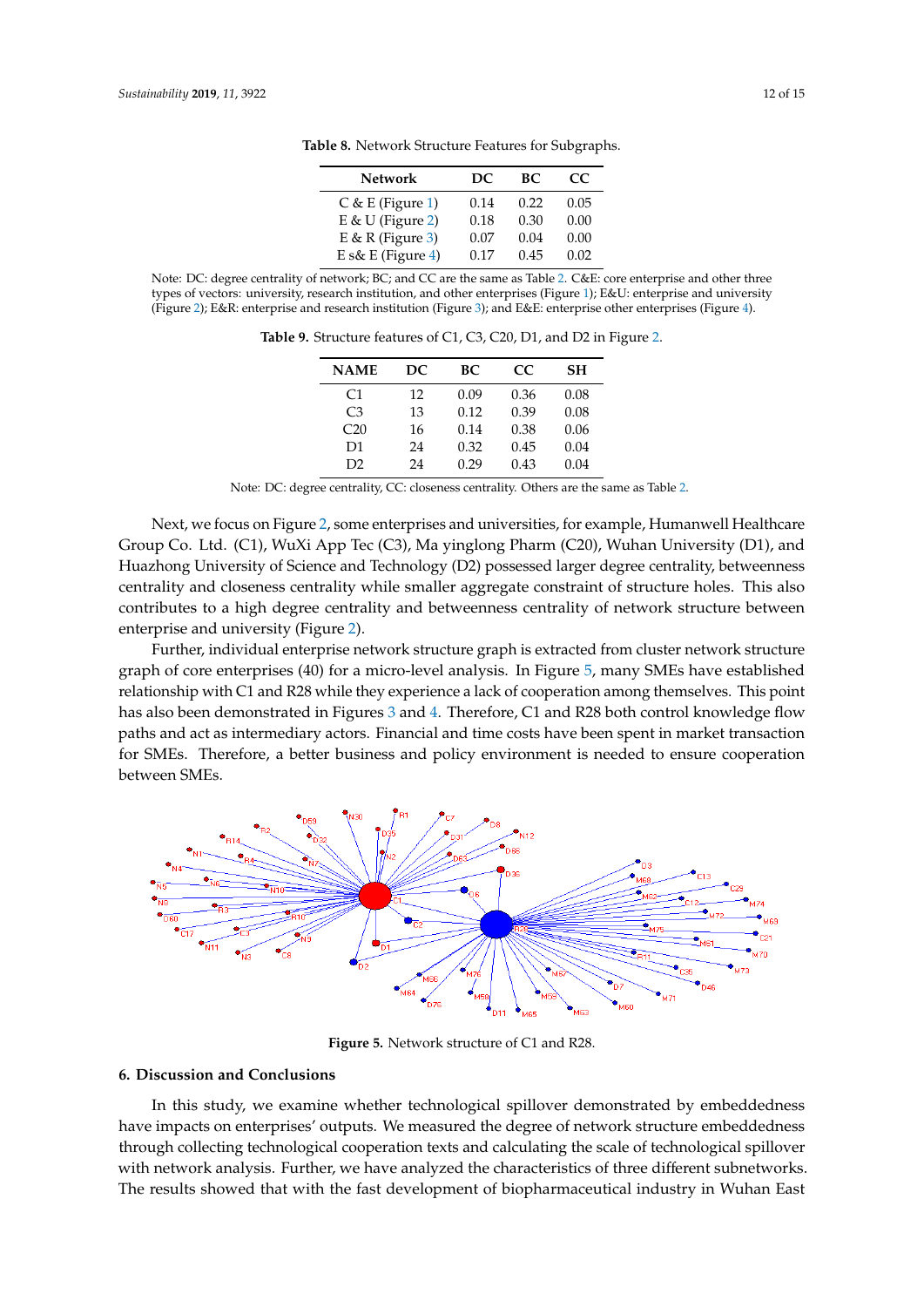Lake High-Tech Zone, the positive spillover effects will become more prominent if more frequent and efficient cooperation developed not only among core enterprises, but also between SMEs and other types of network actors. The overall network structure can be optimized by strengthening intermediary function of core enterprises and institutions, by tightening exchanges among SMEs, and by removing constraint of core enterprises. The following suggestions may be helpful for decision makers both from the supply-side (government) and demand-side (enterprises) in promoting cluster development, and offer a reference for regions sharing similar conditions in rapid industrialization.

First of all, this article's findings confirm intermediary function of some core enterprises and research institutions in innovation diffusion. Wuhan, a central city in Central Region of China, with rich educational resources and research institutions, policy-makers (government) should encourage building multistakeholder technical service platforms, particularly resource integration and information transmission platforms, including Instruments Sharing Platform and Key Technology Service Platform. The involvement of enterprises in these platforms are essential.

Secondly, we learned from the analysis that cooperation among SMEs and SMEs with other types of network actors need to be strengthened. Regression analysis between structure embeddedness and economic performance demonstrated agglomeration effects on economic performance are not consistent with what we predicted. This suggests that policies should be provided to SMEs in the areas of capital, knowledge and technology and a better institutional environment is needed.

Finally, regression analysis between structure embeddedness and innovation outputs and economic performance demonstrated that aggregate constraint of structure holes generate negative impacts on core enterprises, and degree centrality play a limited role in improving outputs. This means core enterprises should decrease their redundant links with other actors. Policy-makers should slow down their efforts in supporting the "key controlled enterprise".

This study provides insights regarding paths for future research. First, future studies can collect data on innovation cluster from other regions in China, so that scholars are able to generate conclusions that are generalizable across geographic locations. Second, this study mainly used patents as the measure for innovation performance, future studies should also focus on more nuanced measurement of innovation performance.

**Author Contributions:** J.Z. contributes to the overall development of the idea, research design and writing of the article. D.L. contributes to the statistical analysis, literature review and initial draft. H.Y. contributes to theoretical framing, writing and revisions.

**Funding:** The authors acknowledge financial support from the youth fund project of the National Natural Science Foundation of China (Grant No: 71503268), the Fundamental Research Funds for the Central Universities from Zhongnan University of Economics and Law (Grant No: 2722019JCG061), Zhongnan University of Economics and Law Graduate Education Achievement Award Cultivation Project (Grant No: CGPY201904), Interdisciplinary Innovation Research Project (Grant No: 2722019JX002), and the National Social Science Foundation of China (Grant No: CFA150151).

**Conflicts of Interest:** The authors declare no conflict of interest.

#### **References**

- <span id="page-12-0"></span>1. Poter, M.E. Clusters and the New Economics of Competition. *Harv. Bus. Rev.* **1998**, *98*, 77–91.
- <span id="page-12-1"></span>2. Crafts, N.; Venables, A. Glohalization in History: A Geographical Perspective. In *Globalization in Historical Perspective*; University of Chicago Press: Chicago, IL, USA, 2001.
- <span id="page-12-2"></span>3. Caniëls, M.C.J.; Romijn, H.A. Firm-level knowledge accumulation and regional dynamics. *Ind. Corp. Chang.* **2003**, *12*, 1253–1278. [\[CrossRef\]](http://dx.doi.org/10.1093/icc/12.6.1253)
- <span id="page-12-3"></span>4. Zaheer, A.; Bell, G.G. Benefiting from network position: firm capabilities, structural holes, and performance. *Strat. Manag. J.* **2005**, *26*, 809–825. [\[CrossRef\]](http://dx.doi.org/10.1002/smj.482)
- <span id="page-12-4"></span>5. Huggins, R.; Johnston, A. Knowledge Flow and Inter-firm Networks: The Influence of Network Resources, Spatial Proximity and Firm Size. *Entrep. Reg. Dev.* **2010**, *22*, 457–483. [\[CrossRef\]](http://dx.doi.org/10.1080/08985620903171350)
- 6. Seppänen, R.; Blomqvist, K.; Sundqvist, S. Measuring inter-organizational trust—A critical review of the empirical research in 1990–2003. *Ind. Mark. Manag.* **2007**, *36*, 249–265. [\[CrossRef\]](http://dx.doi.org/10.1016/j.indmarman.2005.09.003)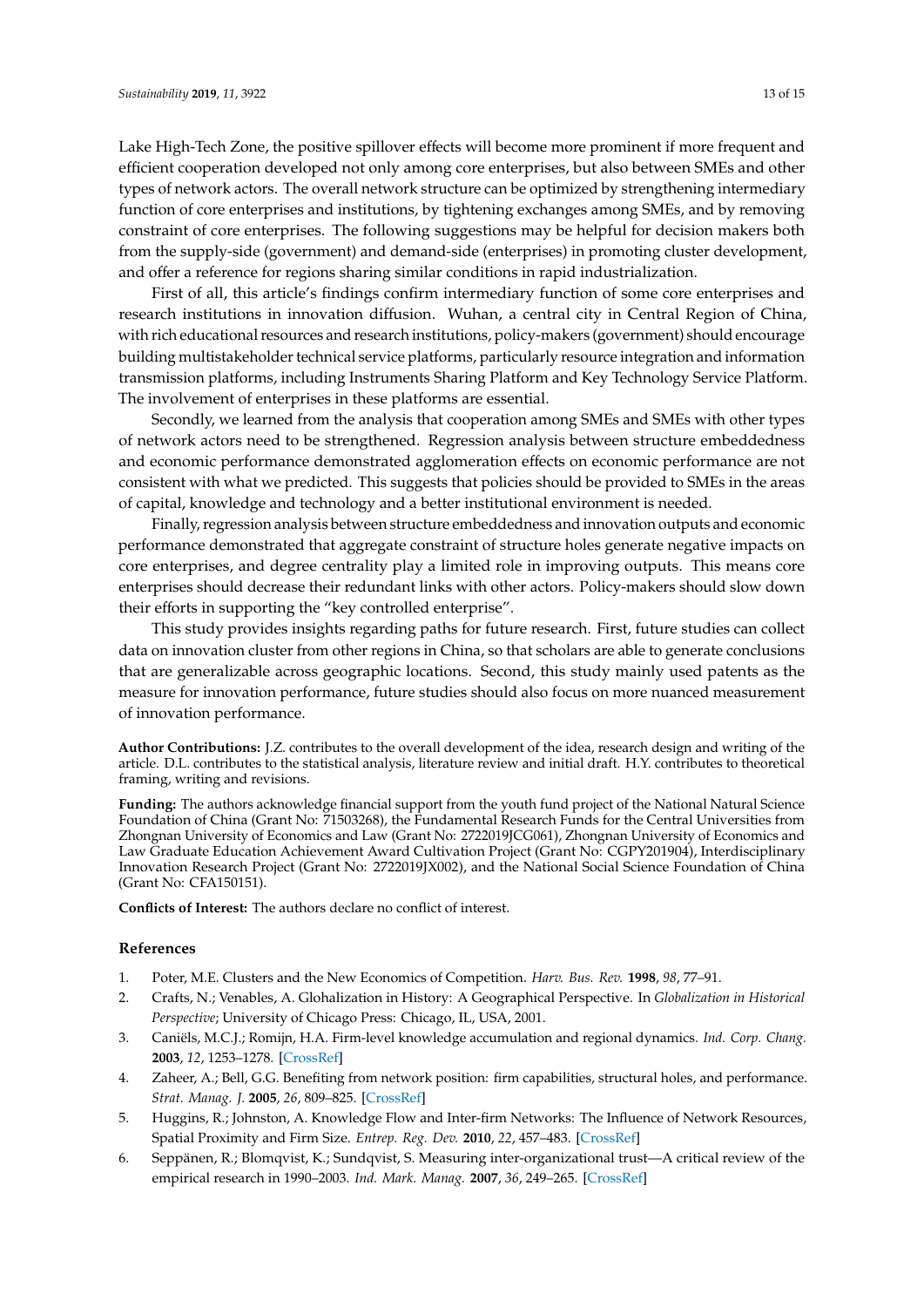- <span id="page-13-0"></span>7. Tsai, W. Knowledge Transfer in Intraorganizational Networks: Effects of Network Position and Absorptive Capacity on Business Unit Innovation and Performance. *Acad. Manag. J.* **2001**, *44*, 996–1004.
- <span id="page-13-1"></span>8. Organisation for Economic Co-operation and Development (OECD). *Innovative Clusters-Drivers of National Innovation Systems*; OECD: Paris, France, 2001.
- <span id="page-13-2"></span>9. Melo, P.C.; Graham, D.J.; Noland, R.B. A meta-analysis of estimates of urban agglomeration economies. *Reg. Sci. Urban Econ.* **2009**, *39*, 332–342. [\[CrossRef\]](http://dx.doi.org/10.1016/j.regsciurbeco.2008.12.002)
- <span id="page-13-3"></span>10. Owen-Smith, J.; Powell, W.W. Knowledge Networks as Channels and Conduits: The Effects of Spillovers in the Boston Biotechnology Community. *Organ. Sci.* **2004**, *15*, 5–21. [\[CrossRef\]](http://dx.doi.org/10.1287/orsc.1030.0054)
- <span id="page-13-4"></span>11. Powell, W.W.; Koput, K.W.; Smith-Doerr, L. Interorganizational collaboration and the locus of innovation: Network of learning in biotechnology. *Adm. Sci. Q.* **1996**, *41*, 116–145. [\[CrossRef\]](http://dx.doi.org/10.2307/2393988)
- <span id="page-13-5"></span>12. Iammarino, S.; McCann, P. The structure and evolution of industrial clusters: Transactions, technology and knowledge spillovers. *Res. Policy* **2006**, *35*, 1018–1036. [\[CrossRef\]](http://dx.doi.org/10.1016/j.respol.2006.05.004)
- <span id="page-13-6"></span>13. Tall-man, S.; Jenkins, M.; Henry, N.; Pinch, S. Knowledge, Cluster, and Competitive Advantage. *Acad. Manag. Rev.* **2004**, *29*, 258–271. [\[CrossRef\]](http://dx.doi.org/10.5465/amr.2004.12736089)
- <span id="page-13-7"></span>14. Krätke, S. Network Analysis of Production Clusters: The Potsdam/Babelsberg Film Industry as an Example. *Eur. Plan. Stud.* **2002**, *10*, 27–54. [\[CrossRef\]](http://dx.doi.org/10.1080/09654310120099254)
- <span id="page-13-8"></span>15. Bell, G.G. Clusters, networks, and firm innovativeness. *Strat. Manag. J.* **2005**, *26*, 287–295. [\[CrossRef\]](http://dx.doi.org/10.1002/smj.448)
- <span id="page-13-9"></span>16. Wang, W. Does controllability of core enterprise in industrial innovation network will promote the spillover of knowledge. *J. Manag. World* **2015**, *6*, 101–109.
- <span id="page-13-10"></span>17. Chi, R. A study on node links of SMEs' innovation network in region and its effectiveness. *J. Manag. World* **2007**, *1*, 105–121.
- 18. Fan, Q. A study on structure embeddedness on cluster enterprises' innovation performance. *J. Sci. Stud.* **2010**, *12*, 1891–1900.
- <span id="page-13-11"></span>19. Ahuja, G. Collaboration networks, structural holes, and innovation: A logistical Study. *Adm. Sci. Q.* **2000**, *45*, 425–453. [\[CrossRef\]](http://dx.doi.org/10.2307/2667105)
- <span id="page-13-12"></span>20. Qian, X. Firm Network Position, Indirect Ties, and Innovative Performance. *China Ind. Econ.* **2010**, *2*, 78–88.
- <span id="page-13-13"></span>21. Jiang, T. Network Site Technological Learning and Innovation Performance of Cluster Enterprises—Based on Empirical Study of Shaoxing Textile Industry Cluster. *J. Econ. Geogr.* **2012**, *7*, 87–106.
- <span id="page-13-14"></span>22. Caputo, F.; Livieri, B.; Venturelli, A. Intangibles and Value Creation in Network Agreements: analysis of Italian firms. *Manag. Control.* **2014**, 45–70. [\[CrossRef\]](http://dx.doi.org/10.3280/MACO2014-002003)
- 23. De Bernardi, P.; Bertello, A.; Venuti, F. Online and On-Site Interactions within Alternative Food Networks: Sustainability Impact of Knowledge-Sharing Practices. *Sustainability* **2019**, *11*, 1457. [\[CrossRef\]](http://dx.doi.org/10.3390/su11051457)
- 24. Liu, X. Network Embeddedness, Knowledge Acquisition and Firms' Innovation Capabilities. *J. Econ. Manag.* **2015**, *3*, 150–159.
- <span id="page-13-15"></span>25. Veltri, S.; Venturelli, A.; Mastroleo, G. Measuring intellectual capital in a firm belonging to a strategic alliance. *J. Intellect. Cap.* **2015**, *16*, 174–198. [\[CrossRef\]](http://dx.doi.org/10.1108/JIC-06-2014-0069)
- <span id="page-13-16"></span>26. Chen, W. Empirical Research on Innovation Networks Consisting of Industry-University-Research Institute in Regional Equipment Manufacturing Industry: A Perspective of Network Structure and Network Cluster. *China Soft Sci.* **2012**, *2*, 96–107.
- <span id="page-13-17"></span>27. Romano, A.; Passiante, G.; Elia, V. A Model of Connectivity for Regional Development in the Learning Economy. In Proceedings of the European Regional Science Association (40th) European Monetary Union and Regional Policy, Barcelona, Spain, 29 August–1 September 2000.
- <span id="page-13-18"></span>28. Gulati, R. Network location and learning: the influence of network resources and firm capabilities on alliance formation. *Strat. Manag. J.* **1999**, *20*, 397–420. [\[CrossRef\]](http://dx.doi.org/10.1002/(SICI)1097-0266(199905)20:5<397::AID-SMJ35>3.0.CO;2-K)
- <span id="page-13-19"></span>29. Zahra, S.A.; Geogrge, G. Absorptive Capability: A Review, Reconceptualization and Extension. *Acad. Manag. Rev.* **2002**, *27*, 185–203. [\[CrossRef\]](http://dx.doi.org/10.5465/amr.2002.6587995)
- <span id="page-13-20"></span>30. Uzzi, B. Social Structure and Competition in Interfirm Net-work: The Paradox of Embeddedness. *Adm. Sci. Q.* **1997**, *42*, 35–67. [\[CrossRef\]](http://dx.doi.org/10.2307/2393808)
- <span id="page-13-21"></span>31. Dore, R. Goodwill and the Spirit of Market Capitalism. *Br. J. Sociol.* **1983**, *34*, 459–482. [\[CrossRef\]](http://dx.doi.org/10.2307/590932)
- <span id="page-13-22"></span>32. Romo, F.P.; Schwart, M. Structural Embeddededness of Business Decisions: A Sociological Assessment of Migration Behavior of Plants in New York State between 1960 and 1985. *Am. Sociol. Rev.* **1985**, *60*, 874–907. [\[CrossRef\]](http://dx.doi.org/10.2307/2096431)